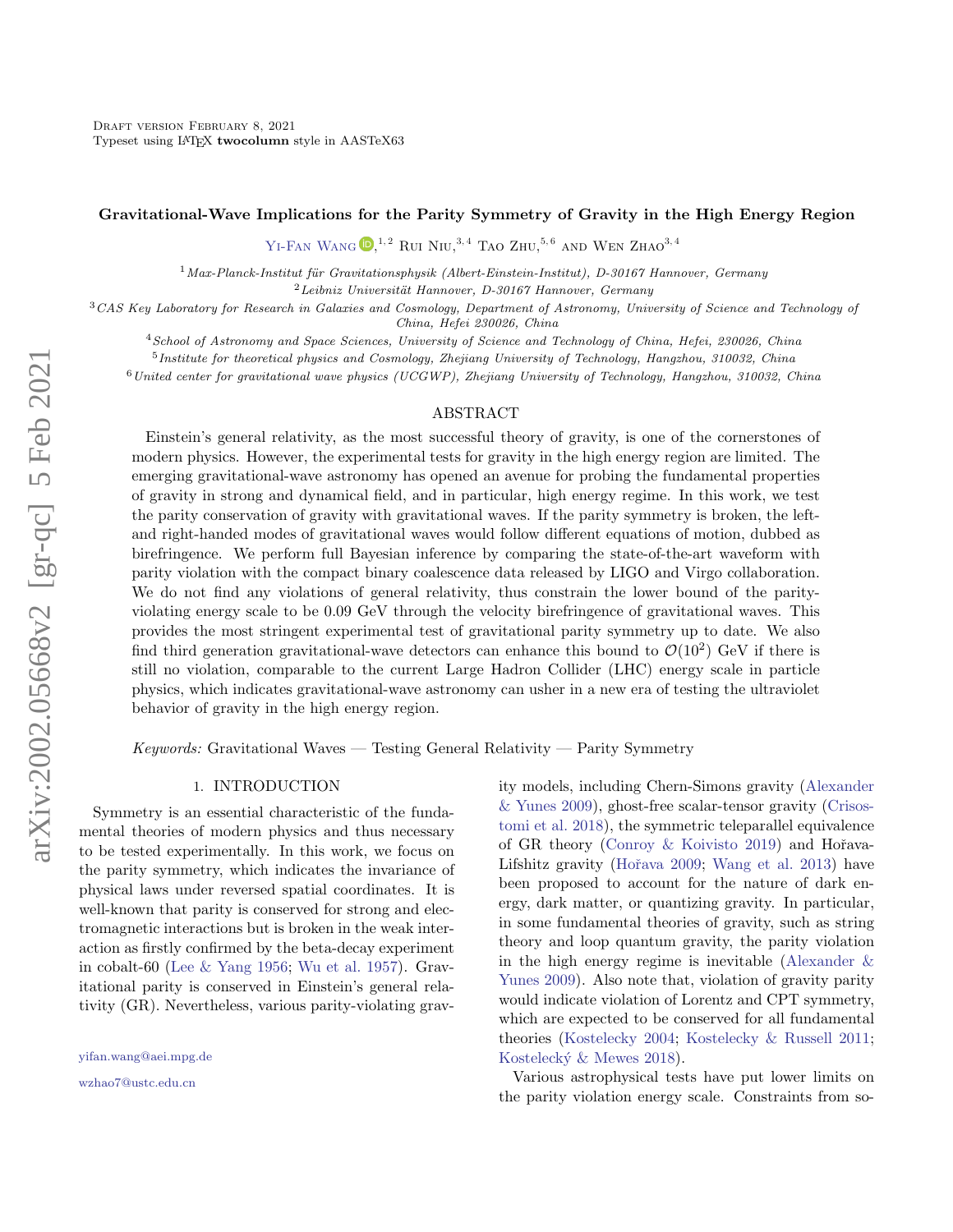lar system test and binary pulsar observation are given by [Smith et al.](#page-7-10) [\(2008\)](#page-7-10) and [Yunes & Spergel](#page-8-0) [\(2009\)](#page-8-0); [Ali-](#page-7-11)Haïmoud [\(2011\)](#page-7-11), respectively, in the context of Chern-Simons gravity. However, the observational evidence for gravity in the high energy scale is limited, which leaves gravitational wave (GW) observation as a last resort [\(Miller & Yunes](#page-7-12) [2019;](#page-7-12) [Yunes & Siemens](#page-8-1) [2013;](#page-8-1) [Berti et al.](#page-7-13) [2015\)](#page-7-13). In contrast to the tests of the solar system or binary pulsars, GW reflects the wave behavior of the gravitational field. The tiny deviation from GR, if it exists, could be accumulated and magnified during propagation of GWs. For testing parity of gravity, [Kosteleck´y & Mewes](#page-7-14) [\(2016\)](#page-7-14) inspected the peak split of GW waveform due to birefringence in general Lorentz and parity-violating gravity , and put constraints with the GW event GW150914 [\(Abbott](#page-7-15) [et al.](#page-7-15) [2016\)](#page-7-15). [Nishizawa & Kobayashi](#page-7-16) [\(2018\)](#page-7-16) derived the GW speed for generic parity-violating gravity and constrained the violation by the GW speed measurement from GW180817/GRB170817A [\(Abbott et al.](#page-7-17) [2017a\)](#page-7-17). A quantitative summary is given in Fig. [1](#page-4-0) in section [4.](#page-3-0)

Our work advances in the following aspects. We first derive the GW waveform for generic parity-violating gravity from compact binary coalescence (CBC) using our recent results [\(Zhao et al.](#page-8-2) [2020b\)](#page-8-2). Then the waveform is match-filtered with realistic GW data within Bayesian inference framework. This match-filtering process represents the maximum information we can extract from an individual GW event to constrain parity violation. In addition, the Bayesian approach allows us to combine constraints from multiple GW events for a tighter result. We obtain the most stringent constraints up to date for gravitational parity conservation at no higher than  $0.09 \,\text{GeV}$ , which demonstrates the feasibility of probing the high energy behavior of gravity through GWs.

In what follows, we present our methods and results for inferring the constraints on parity violation in gravity from GW measurements. We first introduce the construction of the parity-violating GW waveform in the effective field theory (EFT) framework, then discuss the Bayesian inference for obtaining the constraints and the results. We also forecast the constraining ability of future ground-based GW detectors. It shows the third generation detectors such as Einstein Telescope and Cosmic Explorer can probe the parity violation energy scale to be  $\mathcal{O}(10^2)$  GeV, comparable to the Large Hadron Collider (LHC) energy scale in particle physics.

### 2. WAVEFORM OF GRAVITATIONAL WAVES WITH PARITY VIOLATION

We first construct the generalized GW waveform generated by CBC with parity violation within the EFT formalism. EFT provides a systematic framework to encode all kinds of modifications to an existing theory that could arise given certain new physics, thus simultaneously testing a range of modified gravity theories at once. To investigate the possible propagation effect due to parity violation, we consider the perturbation theory of gravitational field. EFT suggests that the leadingorder modification to the linearized action of GR comes from two terms with three derivatives [\(Creminelli et al.](#page-7-18) [2014\)](#page-7-18), i.e.,  $\epsilon^{ijk}\dot{h}_{il}\partial_j\dot{h}_{kl}$  and  $\epsilon^{ijk}\partial_j\dot{h}_{kl}\partial_j\dot{h}_{kl}$  with  $\epsilon^{ijk}$  the antisymmetric symbol and  $h_{ij}$  the tensor perturbation of metric,  $\partial_i$  and a *dot* denote the derivatives with respect to spatial coordinates and time, respectively,  $\partial^2$  is the Laplacian,  $i, j... = 1, 2$  or 3 refer to spatial coordinate. Both terms are parity-violating. Dimensional analysis dictates that these new terms are each suppressed by an energy scale. We expect the two energy scales are of the same order, and denote collectively by  $M_{\rm PV}$ , which is the prime quantity we aim to constrain. Otherwise, if the two energy scales differ by orders of magnitude, only the term with lower energy scale dominates, thus we can neglect another term and our result for  $M_{\rm PV}$  will not change.

Thus, in the Friedmann-Robertson-Walker (FRW) universe, choosing the unitary gauge, the linearized quadratic action of GR with leading-order parity violation is [\(Creminelli et al.](#page-7-18) [2014\)](#page-7-18)

<span id="page-1-0"></span>
$$
S = \frac{1}{16\pi G} \int dt d^3x a^3 \left[ \frac{1}{4} \dot{h}_{ij}^2 - \frac{1}{4a^2} (\partial_k h_{ij})^2 + \left( \frac{c_1}{aM_{\rm PV}} \epsilon^{ijk} \dot{h}_{il} \partial_j \dot{h}_{kl} + \frac{c_2}{a^3 M_{\rm PV}} \epsilon^{ijk} \partial^2 h_{il} \partial_j h_{kl} \right) \right],
$$
\n(1)

1 4

where the last two terms with three derivatives correspond to the contribution from parity violation.  $c_1$ and  $c_2$  are dimensionless coefficients, which are functions of cosmic time in general. As demonstrated by [Alexander & Yunes](#page-7-19) [\(2018\)](#page-7-19), the modifications to GRbased GW waveform only arise from the propagation effect given the leading-order parity violation modification discussed above, because the generation effect occurs on a radiation-reaction timescale much smaller than the GW time of flight and its impact on the evolution of the GW waveform is negligible. We do not consider any modifications to GR quadratic terms in Eq. [\(1\)](#page-1-0), such as Horndeski-like terms [\(Horndeski](#page-7-20) [1974;](#page-7-20) [Nishizawa &](#page-7-16) [Kobayashi](#page-7-16) [2018;](#page-7-16) [Zhao et al.](#page-8-2) [2020b\)](#page-8-2) which do not violate parity symmetry.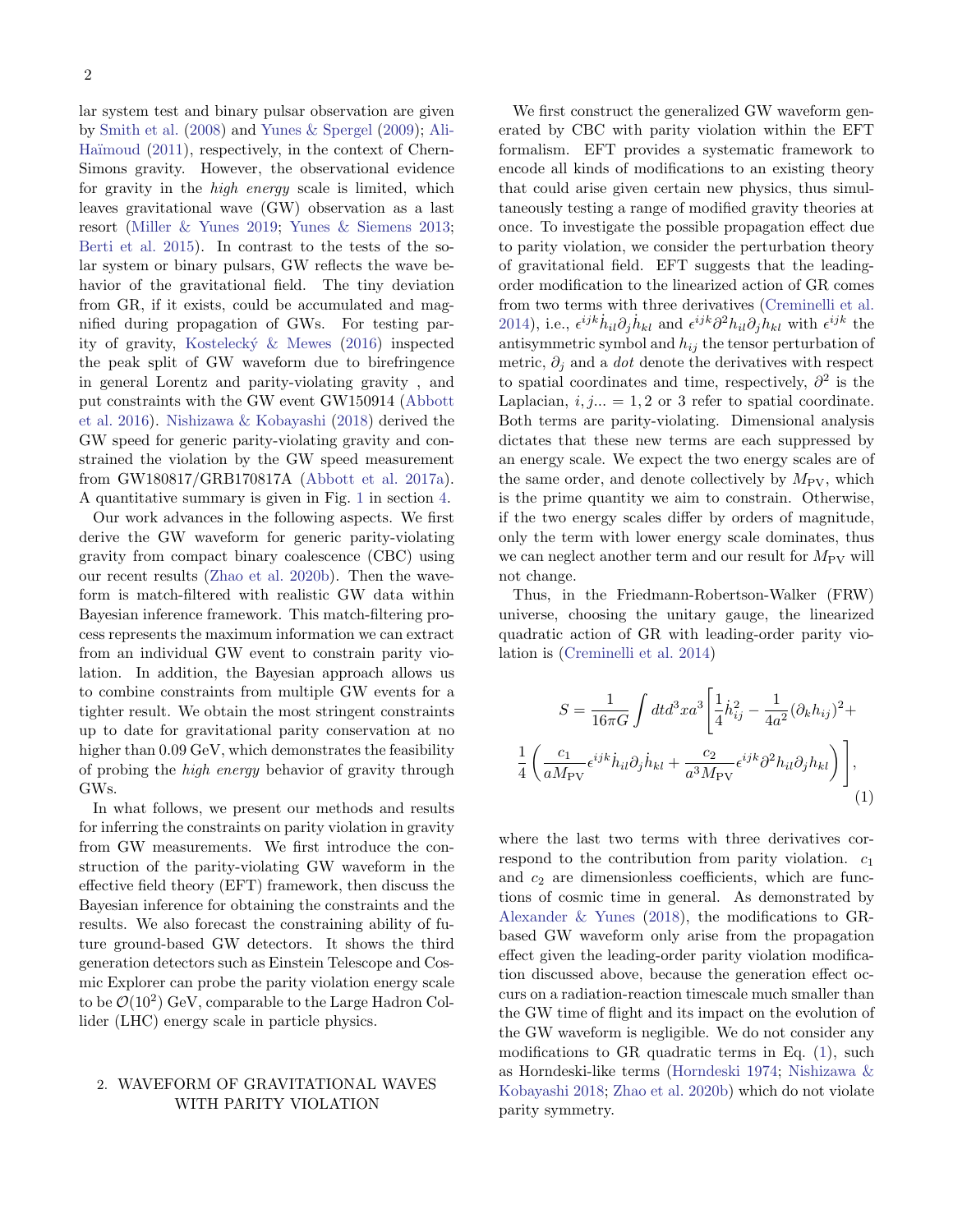This EFT with leading-order extensions to GR can be mapped to all the existing specific parity-violating modified gravity models in the market. A detailed mapping dictionary can be found in [Zhao et al.](#page-8-2) [\(2020b\)](#page-8-2). Note that, in EFT, the leading-order modifications from parity-conserving terms in action are suppressed by  $M_{\rm PV}^{-2}$ , which indicates a much looser constraint of  $M_{\rm PV}$ from GW observation [\(Creminelli et al.](#page-7-18) [2014;](#page-7-18) Kostelecký [& Mewes](#page-7-14) [2016;](#page-7-14) [Zhao et al.](#page-8-2) [2020b\)](#page-8-2). In other words, since parity violation emerges at the leading-order modification, we expect the most stringent test on gravity from the propagation of GW is on the gravitational parity symmetry from the viewpoint of EFT.

Given the parity-violating terms, the equation of motion for the GW circular polarization mode  $h_A$  in an FRW universe is

<span id="page-2-0"></span>
$$
h''_A + (2 + \nu_A) \mathcal{H} h'_A + (1 + \mu_A) k^2 h_A = 0 , \qquad (2)
$$

where  $A = L$  or R stands for the left- and righthand modes,  $H$  is the conformal Hubble parameter,  $k$  is the wavenumber, a *prime* denotes the derivative with respect to the conformal cosmic time. Note that  $\mu_A = \nu_A = 0$  would reduce Eq. [\(2\)](#page-2-0) to GR. Dimensional analysis indicates that both terms relate to the energy scale  $M_{\rm PV}$  by  $\mu_A \propto \rho_A k / M_{\rm PV}$  and  $\nu_A \propto \rho_A k / M_{\rm PV}$ with  $\rho_R = 1$  and  $\rho_L = -1$ . The broken parity leads to asymmetry between the left- and right-hand circular polarization modes of GW during propagation. In particular, the opposite sign of  $\mu_A$  (as well as  $\nu_A$ ) for different modes leads to the birefringence effect of GWs, which is a characterized phenomenon for GW propagation in the parity-violating gravity. We find that the propagation of GWs can be affected in two ways. The term  $\mu_A$  modifies the conventional dispersion relation of GWs. As a result, the velocities of left- and right-hand circular polarization of GWs are different, dubbed as the velocity bire*fringence* of GW (Kostelecký  $\&$  Mewes [2016\)](#page-7-14). On the other hand, the term  $\nu_A$  induces the different damping rates for two polarization modes when they propagate in the expanding universe, which is called the amplitude birefringence of GWs [\(Alexander & Yunes](#page-7-19) [2018\)](#page-7-19). In the general parity-violating gravity theories, both effects exist. For each circular polarization mode, the former effect exactly induces the phase modifications of the GW waveform, and the latter induces the amplitude modifications. Constraints on modification of equation of motion of the same type of Eq. [\(2\)](#page-2-0) are also obtained by LIGO and Virgo collaboration in [Abbott et al.](#page-7-21) [\(2019a\)](#page-7-21), but only parity-conserving terms are considered. In contrast, our work focus on the parity-violating effect.

The exact forms for  $\mu_A$  and  $\nu_A$  are [\(Zhao et al.](#page-8-2) [2020b\)](#page-8-2)

$$
\nu_A = [\rho_A \alpha_\nu(\tau) (k/aM_{\rm PV})]' / \mathcal{H},
$$
  
\n
$$
\mu_A = \rho_A \alpha_\mu(\tau) (k/a \ M_{\rm PV}),
$$
\n(3)

where  $\tau$  is the cosmic conformal time. The functions  $\alpha_{\nu} \equiv -c_1$  and  $\alpha_{\mu} \equiv c_1 - c_2$  are two arbitrary functions of time which can only be determined given a specific model of modified gravity. For GW events at the local universe, these two functions can be approximately treated as constant, i.e. ignoring their time-dependence. We also let  $\alpha_{\mu}$  and  $\alpha_{\nu}$  to be  $\sim \mathcal{O}(1)$  by absorbing the order of magnitude into  $M_{\rm PV}$ .

The explicit parity-violating GW waveform can be derived from solving the equation of motion. Converting the left- and right-hand GW polarization modes into the plus and cross modes which are used more often in GW data analysis, the parity-violating waveform is

<span id="page-2-1"></span>
$$
h_{+}^{\text{PV}}(f) = h_{+}^{\text{GR}}(f) - h_{\times}^{\text{GR}}(f)(i\delta h - \delta \Psi),
$$
  
\n
$$
h_{\times}^{\text{PV}}(f) = h_{\times}^{\text{GR}}(f) + h_{+}^{\text{GR}}(f)(i\delta h - \delta \Psi). \tag{4}
$$

The amplitude and phase modifications to the GR-based waveform  $h^{GR}(f)$  due to birefringence take the following parametrized form

$$
\delta h(f) = -A_{\nu}\pi f, \quad \delta \Psi(f) = A_{\mu}(\pi f)^2 / H_0,\tag{5}
$$

where  $H_0$  is the Hubble constant. The coefficients  $A_{\nu}$ and  $A_{\mu}$  are given by

<span id="page-2-2"></span>
$$
A_{\nu} = M_{\text{PV}}^{-1} \left( \alpha_{\nu} (z = 0) - \alpha_{\nu} (z) (1 + z) \right),
$$
  
\n
$$
A_{\mu} = M_{\text{PV}}^{-1} \int_0^z \frac{\alpha_{\mu} (z') (1 + z') dz'}{\sqrt{\Omega_M (1 + z')^3 + \Omega_\Lambda}},
$$
(6)

where  $z$  is the cosmic redshift. We adopt a Planck cosmology  $(\Omega_M = 0.315, \Omega_\Lambda = 0.685, H_0 =$ 67.4 km s<sup>-1</sup> Mpc<sup>-1</sup>) [\(Aghanim et al.](#page-7-22) [2020\)](#page-7-22).

The above Eq. [\(4\)](#page-2-1) represents the waveform we employ to compare with the GW data. Assume the GW is emitted at the redshift  $z \sim O(0.1)$ , and  $\alpha_{\nu}$  and  $\alpha_{\mu}$ are expected to be the same order constant, we find the ratio  $\delta\Psi/\delta h \sim \pi f/H_0 \gtrsim 10^{20}$ , where  $f \sim 100$ Hz for the ground-based GW detectors. Therefore, in the general parity-violating gravity, the corrections of GW waveform  $h^{PV}(f)$  mainly come from the contribution of velocity birefringence rather than that of amplitude birefringence. Note that, though we choose  $\alpha_{\nu} = c_1 - c_2 = 1$  by absorbing its order of magnitude into  $M_{\rm PV}$ , it is possible that  $\alpha_{\nu} = 0$  as is the case for a particular parity-violating gravity, the Chern-Simons gravity. Nevertheless,  $\alpha_{\nu}$  is non-zero for more general parity-violating gravity constructed from EFT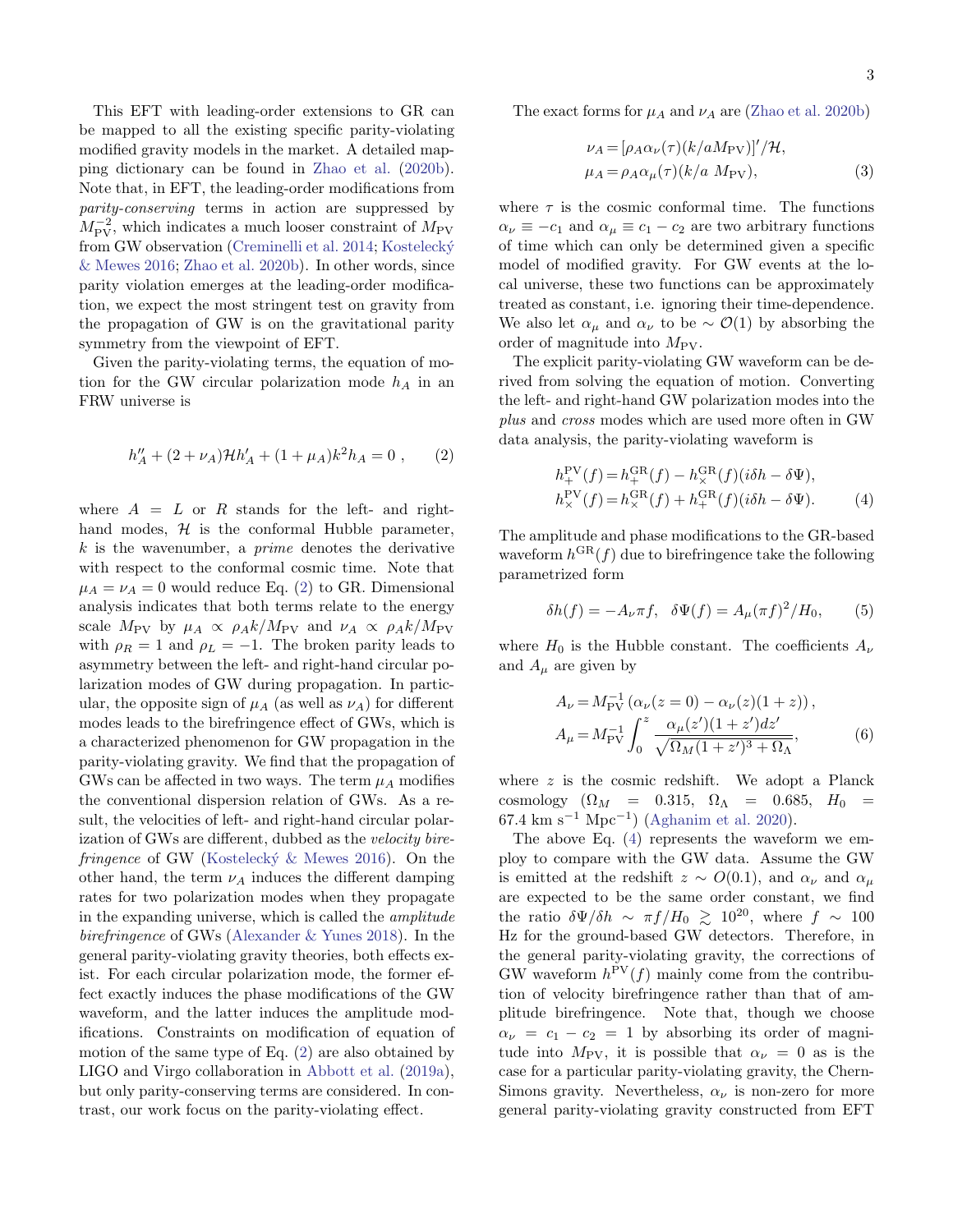[\(Crisostomi et al.](#page-7-3) [2018;](#page-7-3) [Zhao et al.](#page-8-2) [2020b\)](#page-8-2) and corresponding to ghost-free scalar-tensor gravity [\(Crisostomi](#page-7-3) [et al.](#page-7-3) [2018\)](#page-7-3), the symmetric teleparallel equivalence of GR theory [\(Conroy & Koivisto](#page-7-4) [2019\)](#page-7-4) or Hořava-Lifshitz gravity (Hořava [2009;](#page-7-5) [Wang et al.](#page-7-6) [2013\)](#page-7-6). Our main results correspond to non-zero  $\alpha_{\nu}$ , but we also consider the constraint for Chern-Simons gravity as a separate case, which is equivalent to let  $\delta \Psi = 0$  in Eq. [\(4\)](#page-2-1).

# 3. BAYESIAN INFERENCE FOR GRAVITATIONAL-WAVE EVENTS

With the waveform Eq. [\(4\)](#page-2-1), we can perform a direct comparison with the GW data using Bayesian inference to test the parity violation. At the time of writing, LIGO and Virgo collaborations have released the data of confident CBC events from the catalog GWTC-1 [\(Abbott et al.](#page-7-23) [2019b\)](#page-7-23) which include ten binary black hole (BBH) events and a binary neutron star (BNS) event GW170817, together with a second BNS event, GW190425 [\(Abbott et al.](#page-7-24) [2020\)](#page-7-24). We analyze the open data [\(Vallisneri et al.](#page-7-25) [2015\)](#page-7-25) of the twelve events with the inference module of the open-source software PyCBC [\(Biwer et al.](#page-7-26) [2019\)](#page-7-26) developed for GW astronomy, which in turn has dependency on LALSuite [\(LIGO Scientific](#page-7-27) [Collaboration](#page-7-27) [2018\)](#page-7-27).

Bayesian inference framework is broadly employed in GW astronomy for estimating the source parameters and selecting the preferred model from observation. Given the data d of GW signal and a waveform model H, Bayes theorem claims

<span id="page-3-1"></span>
$$
P(\vec{\theta}|d, H, I) = \frac{P(d|\vec{\theta}, H, I)P(\vec{\theta}|H, I)}{P(d|H, I)},
$$
(7)

where  $\vec{\theta}$  are the parameters characterizing H, I is any other background information.  $P(\vec{\theta}|H, I)$  is the prior distribution for  $\vec{\theta}$  and  $P(d|\vec{\theta}, H, I)$  is the likelihood for obtaining the data given a specific set of model parameters. The posterior  $P(\vec{\theta}|d, H, I)$  contains all the information about the results of parameter estimation. To combine the posterior from each event to give an overall inference is also straightforward

$$
p(\vec{\theta}|\{d_i\}, H, I) \propto \prod_{i=1}^{N} p(\vec{\theta}|d_i, H, I),
$$
 (8)

where  $d_i$  denotes the *i*-th GW event.

For Gaussian and stationary noise from GW detectors, the likelihood function reads

$$
P(d|\vec{\theta}, H, I) \propto \exp\left[-\frac{1}{2}\sum_{i} \langle d - h(\vec{\theta}) | d - h(\vec{\theta}) \rangle\right], \quad (9)
$$

where  $h(\vec{\theta})$  is the GW waveform template in model H, and  $i$  represents the  $i$ -th GW detector. The inner product  $\langle a|b \rangle$  is defined to be

$$
\langle a|b\rangle = 4\Re \int \frac{a(f)b^*(f)}{S_h(f)} df,
$$
\n(10)

where  $S_h(f)$  is the one-side noise power spectral density (PSD) of the GW detector.

To select the model favored by observation, normalizing both sides of Eq. [\(7\)](#page-3-1) yields the Bayes evidence

$$
P(d|H, I) = \int d\vec{\theta} P(d|\vec{\theta}, H, I) P(\vec{\theta}|H, I). \tag{11}
$$

Bayesian ratio is defined as the ratio of evidence between two competitive models  $H_1$  and  $H_2$  which are GR and parity-violating gravity within this work,

$$
\mathcal{B}_2^1 = \frac{P(d|H_1, I)}{P(d|H_2, I)}.\tag{12}
$$

The odds ratio between model  $H_1$  and model  $H_2$  can be expressed by

$$
\mathcal{O}_2^1 = \frac{P(H_1|d, I)}{P(H_2|d, I)} = \frac{P(d|H_1, I)}{P(d|H_2, I)} \frac{P(H_1|I)}{P(H_2|I)} = \mathcal{B}_2^1 \frac{P(H_1|I)}{P(H_2|I)}.
$$
\n(13)

Odds ratio is equal to Bayesian ratio if the competitive models are assumed to be equally likely before any measurement, which quantitatively reflects the preference of data for competitive models.

We employ the open-source software PyCBC with the open data from [Vallisneri et al.](#page-7-25) [\(2015\)](#page-7-25) to perform the Bayesian inference. For the GR waveform  $h^{GR}(f)$ , we use the spin precessing waveform IMRPhenomPv2 [\(Schmidt et al.](#page-7-28) [2015;](#page-7-28) [Hannam et al.](#page-7-29) [2014\)](#page-7-29) when analyzing BBH events and spin aligned waveform with tidal deformability IMRPhenomD NRTidal [\(Dietrich et al.](#page-7-30) [2017\)](#page-7-30) for BNS events. The parity-violating waveform is constructed based on the above template through Eq.[\(4\)](#page-2-1). We perform parameter estimation by selecting 16s data for BBH and 200s data for BNS events to account for the relatively long signal. The data is sampled at 2048 Hz and the likelihood is evaluated between 20 and 1024 Hz. The PSD is generated from 1000s data using the median estimation with 8s Hann-windowed segments and overlapped by 4s [\(Biwer et al.](#page-7-26) [2019\)](#page-7-26). The prior is chosen to be consistent with that of [Abbott et al.](#page-7-23) [\(2019b\)](#page-7-23) and uniformly distributed for  $A_{\mu}$  and  $A_{\nu}$ . The posterior distribution is sampled by the nest sampling algorithm dynesty [\(Speagle](#page-7-31) [2020\)](#page-7-31) over the fiducial BBH and BNS source parameters plus the parity-violating parameters  $A_{\mu}$  for velocity birefringence or  $A_{\nu}$  for amplitude birefringence.

# <span id="page-3-0"></span>4. RESULTS OF CONSTRAINTS ON PARITY VIOLATION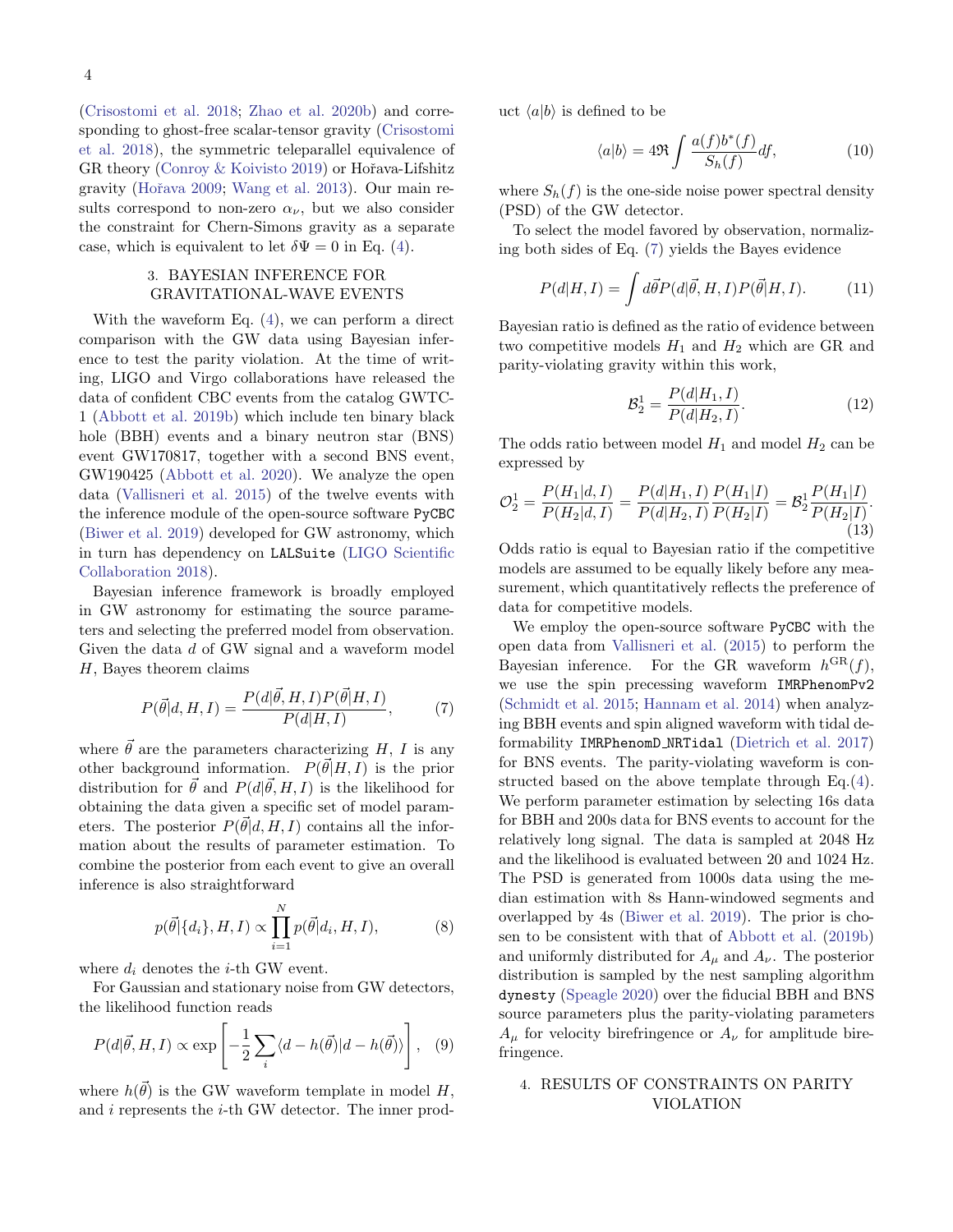For all the GW events, we do not find any signatures of parity violation. We thus put the lower limit of  $M_{\rm PV}$  to be 0.09 GeV in the general parity-violating gravity, which is the most stringent limit up to date. The results on  $M_{\text{PV}}$  are shown in Fig. [1,](#page-4-0) where we have combined the results from the twelve CBC events to give an overall constraint. For comparison, the figure also includes the results from the LAGEOS satellite in the solar system [\(Smith et al.](#page-7-10) [2008\)](#page-7-10), that from the double pulsar system PSR J0737-3039 A/B [\(Ali-](#page-7-11)Haïmoud [2011\)](#page-7-11), that from the waveform-free method using GW speed measurement from arrival time difference between GW170817 and GRB170817A [\(Nishizawa](#page-7-16) [& Kobayashi](#page-7-16) [2018\)](#page-7-16), the expected result by considering the waveform-free method developed in [Zhao et al.](#page-8-3) [\(2020a\)](#page-8-3), and constraints from the inspection of no peak split with GW150914 in Kostelecký  $\&$  Mewes [\(2016\)](#page-7-14).

We note that this result has direct application on constraining a range of specific parity-violating gravity models with velocity birefringence, including the ghost-free scalar-tensor gravity [\(Crisostomi et al.](#page-7-3) [2018\)](#page-7-3), the symmetric teleparallel equivalence of GR theory [\(Conroy & Koivisto](#page-7-4) [2019\)](#page-7-4) and Hoˇrava-Lifshitz gravity (Hořava [2009;](#page-7-5) [Wang et al.](#page-7-6) [2013\)](#page-7-6). The detailed correspondence between the above modified gravity models and the EFT formalism can be found in Ref. [\(Zhao](#page-8-2) [et al.](#page-8-2) [2020b\)](#page-8-2). The constraints can also be mapped to the standard-model extension [\(Kostelecky & Russell](#page-7-8) [2011\)](#page-7-8) framework for Lorentz and CPT-violated gravity, and the generalized framework for testing GR with GW propagation [\(Nishizawa](#page-7-32) [2018;](#page-7-32) [Arai & Nishizawa](#page-7-33) [2018;](#page-7-33) [Nishizawa & Arai](#page-7-34) [2019\)](#page-7-34), but a detailed mapping relation is beyond the scope of this manuscript and thus left for future work. We have made our inference results open  $<sup>1</sup>$  $<sup>1</sup>$  $<sup>1</sup>$  to facilitate mapping the constraint to any</sup> specific parity-violating gravity theories that one is interested in.

By similar analysis, the constraint by only considering the amplitude birefringence modification is  $M_{\text{PV}} >$  $1 \times 10^{-22}$  GeV. This result can be directly compared to and is consistent with [Yagi & Yang](#page-7-35) [\(2018\)](#page-7-35); [Alexander &](#page-7-19) [Yunes](#page-7-19) [\(2018\)](#page-7-19); [Nair et al.](#page-7-36) [\(2019\)](#page-7-36) which focus on testing Chern-Simons gravity with GW. Compared to the constraint for general parity violation, the loose result for amplitude birefringence is because  $\delta h$  is negligibly small compared to  $\delta \Psi$  and the GW detection is less sensitive to amplitude modification than phase.

For analyzing the results from each individual event, we also plot Fig. [2](#page-5-0) to show the marginalized posterior



<span id="page-4-0"></span>Figure 1. Constraints on the lower limits of parityviolating energy scales in gravity from various observations. The triangle markers denote the constraints by waveform match-filter with the GW catalog for the general parity-violating gravity with amplitude and velocity birefringence and the special case with only amplitude birefringence (e.g., Chern Simons gravity), respectively. The last column represents the expected constraints for general parity violation with match-filter method with the third generation ground-based GW detectors. Other existing constraints including the Solar system tests [\(Smith et al.](#page-7-10) [2008\)](#page-7-10), the bi-nary pulsar observation [\(Yunes & Spergel](#page-8-0) [2009;](#page-8-0) Ali-Haïmoud [2011\)](#page-7-11), the waveform-free result using GW speed measurements from GW170817 [\(Nishizawa & Kobayashi](#page-7-16) [2018\)](#page-7-16), future expected result with GW speed measurements [\(Zhao](#page-8-3) [et al.](#page-8-3) [2020a\)](#page-8-3), inspection of peak split with GW150914 [\(Kost](#page-7-14)elecký  $\&$  Mewes [2016\)](#page-7-14) are also plotted for comparison.

distribution for  $A_\mu$  (velocity birefringence) and Fig. [3](#page-5-1) for the marginalized posterior distributions of  $M_{\rm PV}$ . From Fig. [2,](#page-5-0) we observe that the GR value  $A_\mu = 0$  is within the 90% confidence level for every event. We also report that the natural logarithm of the Bayes ratio between GR and the parity-violating gravity is in the range [1.6, 5.8] for all the events, confirming no parity violation for gravity.

The relatively low-mass BBH events, such as GW151226, GW170608, and the two BNS events give tighter constraints on  $A_{\mu}$ . This is because the velocity birefringence contribution corresponds to a 5.5 post-Newtonian (PN) order modification to the GR waveform which has a larger impact on higher frequency, thus the low-mass events with higher cutoff frequency and longer signal yield better constraints.

In Fig. [3,](#page-5-1) for converting  $A_{\mu}$  into  $M_{\rm PV}$ , we absorb the absolute value of  $\alpha_{\mu}$  into the definition of  $M_{\rm PV}$ , which is equivalent to setting  $|\alpha_{\mu}| = 1$  in the calculation, then the parameter  $M_{\rm PV}$  can be obtained from  $A_\mu$  and redshift  $z$  by Eq.  $(6)$ . The combined results show that the  $90\%$  lower limit for  $M_{\text{PV}}$  is 0.09 GeV, representing the tightest constraint on  $M_{\rm PV}$  up to date.

<span id="page-4-1"></span><sup>1</sup> <https://github.com/yi-fan-wang/ParitywithGW>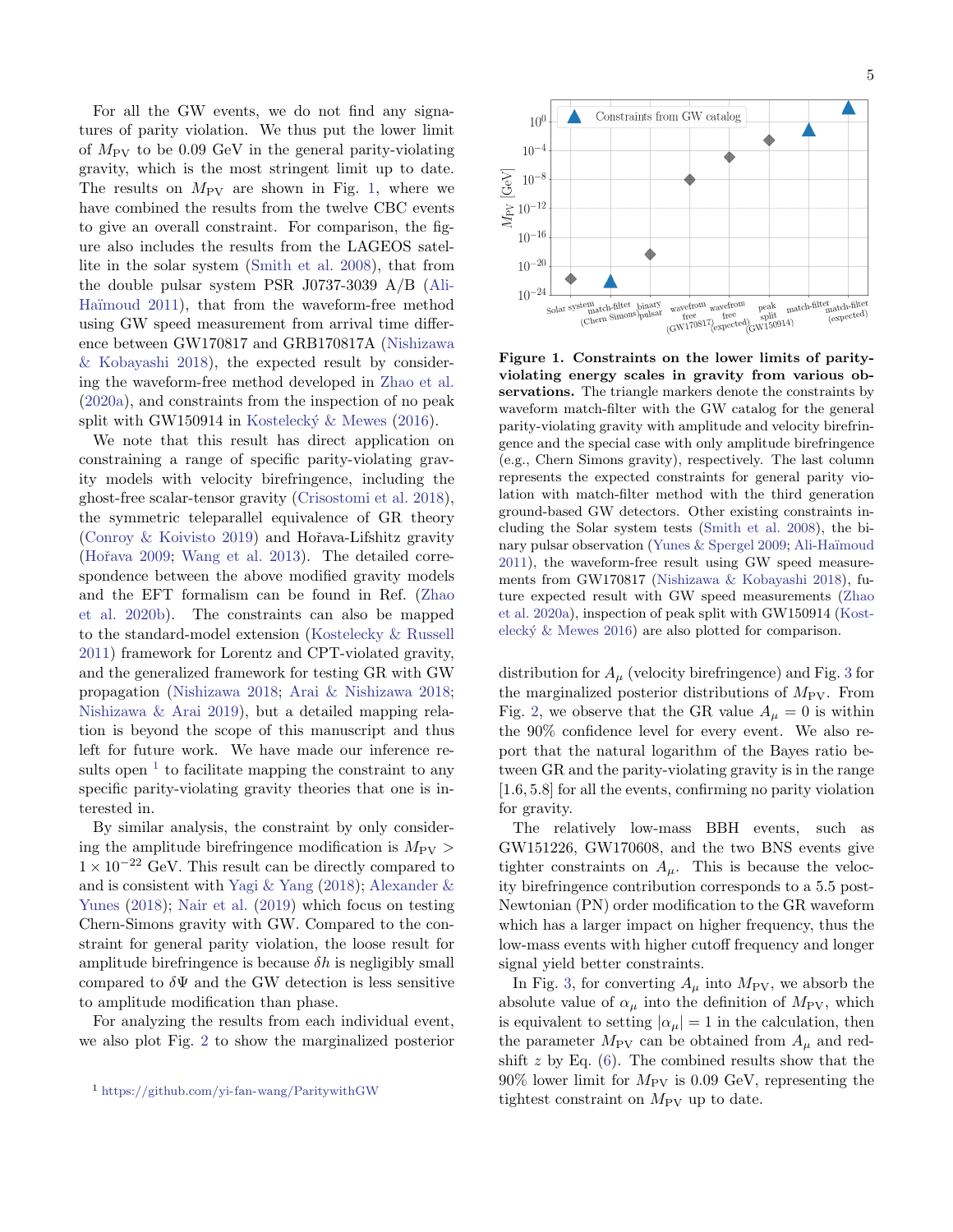

<span id="page-5-0"></span>Figure 2. Violin plots of the posteriors of the parameter  $A_{\mu}$  The results are obtained by analyzing the twelve GW events. The region in the posterior between the upper and lower bar denote the 90% credible interval, and the bar at the middle denotes the median value. The GR value  $A_{\mu} = 0$  is within the 90% confidence interval for each event. We notice that the two relative low-mass events GW151226 and GW170608 and the two BNS events yield the best constraint on  $A_\mu$ .



<span id="page-5-1"></span>Figure 3. The posterior distributions for  $M_{\rm PV}^{-1}$ . The inference results for the parity-violating energy scale for velocity birefringence are plotted. The results from an individual GW event and the combination of all the events are considered. The abscissa value of the "x" marker represents the 90% upper limit for  $M_{\rm PV}^{-1}$ , or equivalently, the 90% lower limit for  $M_{\rm PV}$ , which is 0.09 GeV.

## 5. FUTURE CONSTRAINTS WITH MORE ADVANCED DETECTORS

With the continuing sensitivity upgrade during the advanced LIGO and Virgo runs, the future GW astronomy is even more powerful to test the parity symmetry of gravity. The KAGRA detector has joined the global network very recently. The advanced LIGO and Virgo detectors are expected to achieve the design sensitivity in a few years [\(Abbott et al.](#page-7-37) [2018\)](#page-7-37). The third generation ground-based GW detectors, including the Einstein Telescope and the Cosmic Explorer, are under projection currently [\(Abbott et al.](#page-7-38) [2017b\)](#page-7-38). We investigate the ability of future GW astronomy to constrain the lower limit of  $M_{\rm PV}$  by simulations.

We consider four sets of detector configurations based on technologies currently available or under investigation, and simulate 200 BBH events from GR for each set. For the first set, we choose the advanced LIGO, advanced Virgo and KAGRA network, all running with designed sensitivity. The second and third sets substitute the two LIGO detectors with the 2.5 generation detector  $A + \nvert^2$  $A + \nvert^2$  and the Voyager<sup>[3](#page-5-3)</sup> configuration, respectively. The last set uses the third generation detectors including the Einstein Telescope [\(Punturo et al.](#page-7-39) [2010;](#page-7-39) [Abbott et al.](#page-7-38) [2017b\)](#page-7-38) and two Cosmic Explorer [\(Reitze](#page-7-40) [et al.](#page-7-40) [2019;](#page-7-40) [Abbott et al.](#page-7-38) [2017b\)](#page-7-38) detectors located at the LIGO sites.

The simulated BBH events are uniformly located in the space and have mass uniformly distributed in the range  $[5, 50]M_{\odot}$ . For the first three sets, the upper cutoff for luminosity distance is chosen to be 2000 Mpc, while for the third generation detectors the distance cutoff is 5000 Mpc. We do not consider more distant sources to give a conservative estimation of the constraining ability of the future GW detector configurations. We employ Bayesian inference to perform parameter estimation on the simulated events and choose the signal-to-noise ratio > 8 as the criterion for detection.

In Fig. [4,](#page-6-0) we show the results of the combined constraints on  $M_{\text{PV}}$  with respect to the number of detections. We first notice that, out of the 200 sources, 40% of the sources can be detected by the advanced LIGO, advanced Virgo and KAGRA global network with design sensitivity, and  $M_{\text{PV}}$  can be constrained to 0.2 GeV, while the  $2.5$  generation detectors  $A+$  and Voyager can resolve 65% and 90% of sources, respectively, and constrain  $M_{\text{PV}}$  to be not less than 0.6 GeV and 1 GeV.

For the last set of simulations, all the BBH sources can be detected by the third generation detectors, and the constraint with 200 events is 10 GeV. Given the local merger rate estimation 53.2 yr<sup>−</sup><sup>1</sup> Gpc<sup>−</sup><sup>3</sup> from LIGO and Virgo [\(Abbott et al.](#page-7-41) [2019c\)](#page-7-41), it is expected that there are  $\mathcal{O}(10^4)$  BBH coalescence events within 5000 Mpc in one year. Therefore, assuming the constraint on  $M_{\rm PV}$  is inversely proportional to the square root of event number, the resultant constraint can reach  $\mathcal{O}(10^2)$  GeV with a one-year observation with the third generation detec-

<span id="page-5-2"></span><sup>2</sup> <https://dcc.ligo.org/LIGO-T1800042/public>

<span id="page-5-3"></span><sup>3</sup> <https://dcc.ligo.org/LIGO-T1500293-v11/public>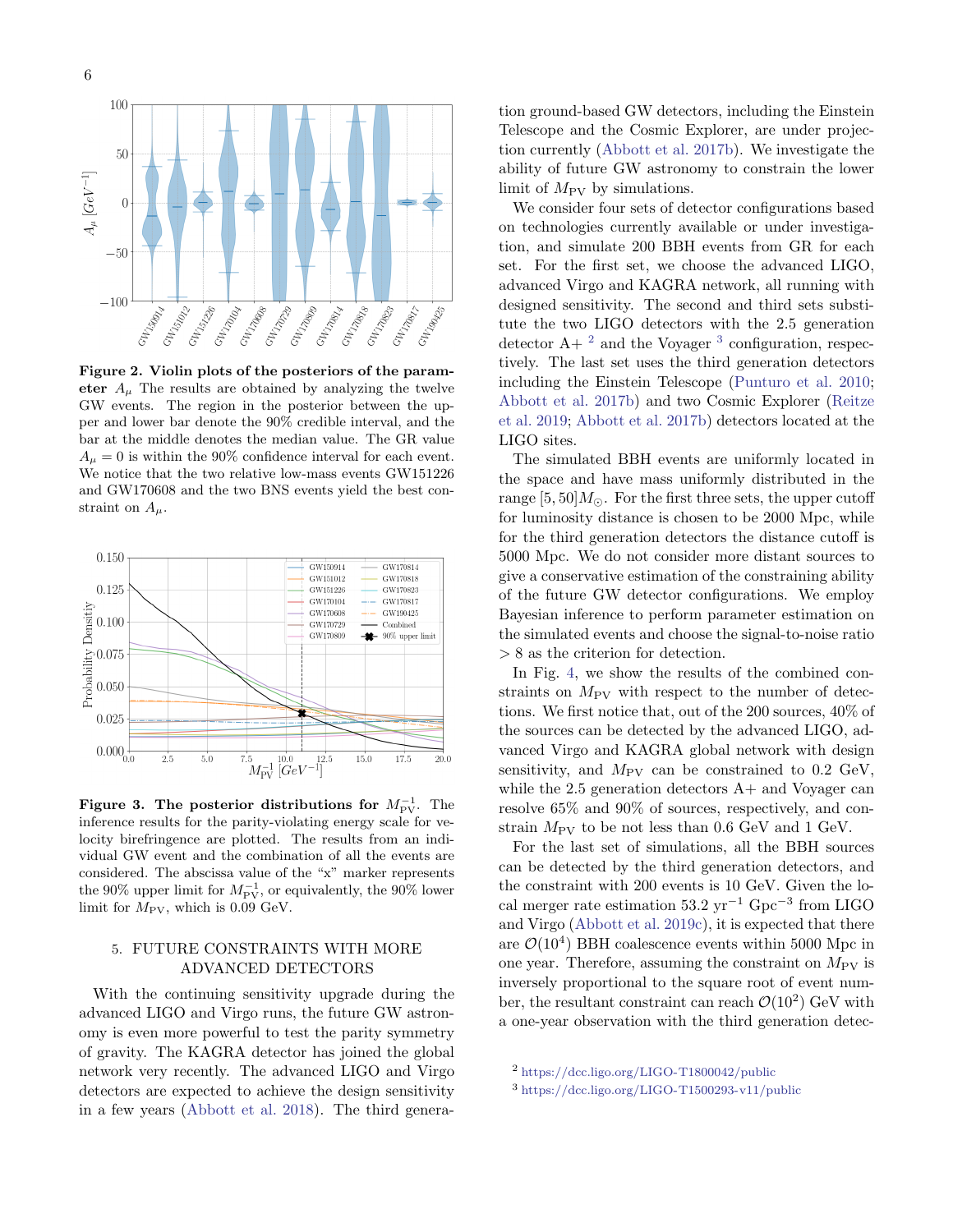tors. This demonstrates the promising future of GW astronomy to probe the ultraviolet property of gravity in the high energy region, which could shed light on deviations from GR, if existing, arising from the 100 GeV region.



<span id="page-6-0"></span>Figure 4. The projected constraints for  $M_{\rm PV}$  for future GW detectors. Using 200 BBH signals from GR, the constraints for the lower limit of the parity-violating energy scale for velocity birefringence are plotted. We consider four sets of global GW detectors network, which are: (1) the second generation detectors including advanced LIGO, advanced Virgo, and KAGRA with design sensitivity; (2) the 2.5 generation detector  $A+$ ; (3) the 2.5 generation detector Voyager; (4) the third generation detector with the Einstein Telescope and Cosmic Explorer. As the number of detections increase, the constraints for the lower limit of  $M_{\rm PV}$  becomes tighter. In particular, the third generation detector can detect all the BBH coalescence signals within 5000 Mpc and can constrain  $M_{\rm PV} > \mathcal{O}(10)$  GeV with 200 events. With a one-year observation run, the third generation detectors are expected to improve the constraint to  $\mathcal{O}(10^2)$  GeV.

#### ACKNOWLEDGMENTS

Y.-F.W. thanks Badri Krishnan, Collin Capano and Alex Nitz for the fruitful discussion and acknowledges the Max Planck Gesellschaft for support and the Atlas cluster computing team at AEI Hannover. W.Z. and R.N. appreciate the helpful discussion with Linqing Wen, Xing Zhang, Qian Hu, Mingzheng Li and Anzhong Wang. W.Z. is supported by NSFC Grants No. 11773028, No. 11633001, No. 11653002, No. 11421303, No. 11903030, and the Strategic Priority Research Program of the Chinese Academy of Sciences Grant No. XDB23010200. T.Z. is supported in part by NSFC grants No. 11675143, the Zhejiang Provincial NSFC grants No. LR21A050001 and No. LY20A050002, and the Fundamental Research Funds for the Provincial Universities of Zhejiang in China grants No. RF- A2019015. This research has made use of data, software and/or web tools obtained from the Gravitational Wave Open Science Center (https://www.gw-openscience.org), a service of LIGO Laboratory, the LIGO Scientific Collaboration and the Virgo Collaboration. LIGO is funded by the U.S. National Science Foundation. Virgo is funded by the French Centre National de Recherche Scientifique (CNRS), the Italian Istituto Nazionale della Fisica Nucleare (INFN) and the Dutch Nikhef, with contributions by Polish and Hungarian institutes.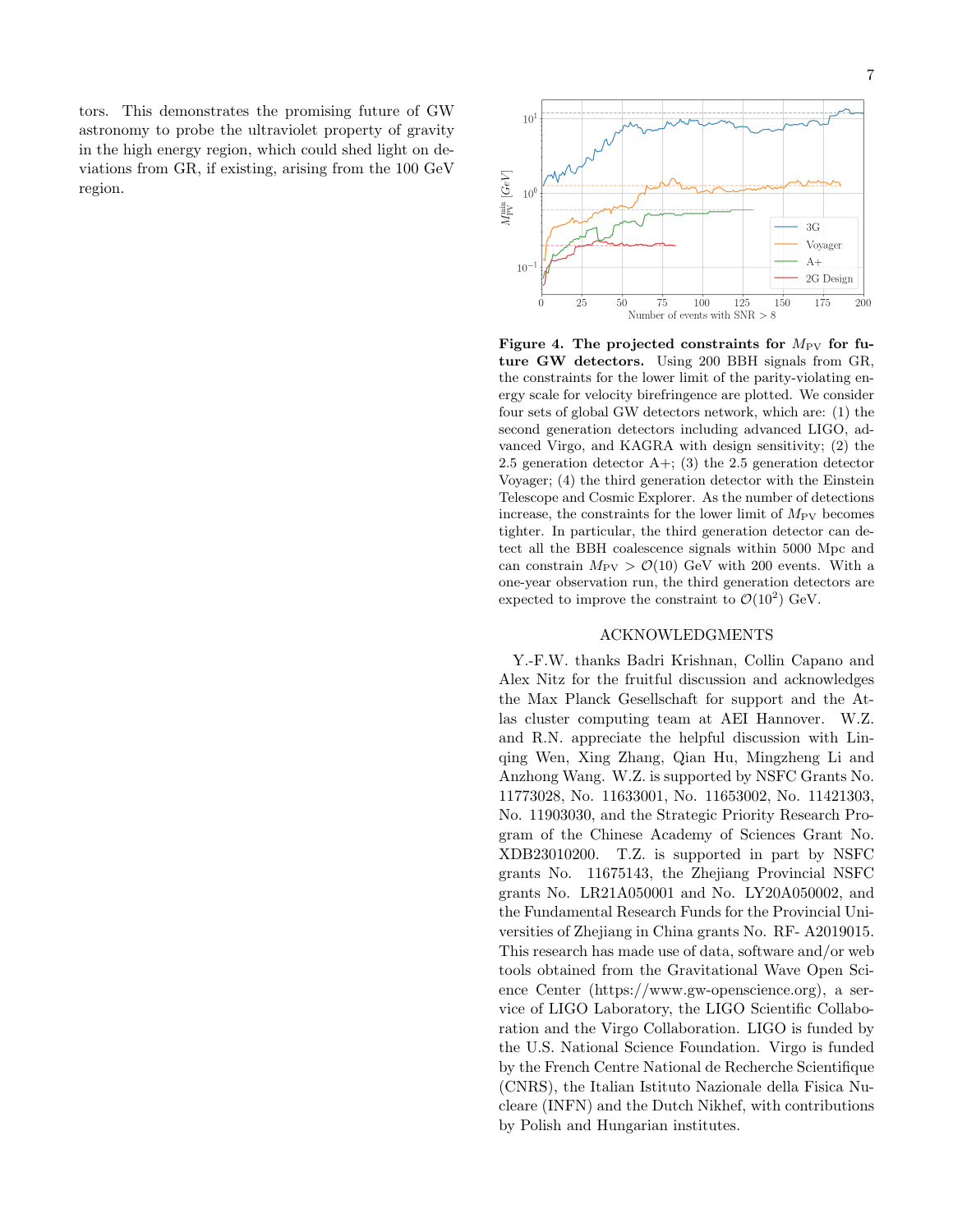#### REFERENCES

- <span id="page-7-15"></span>Abbott, B. P., et al. 2016, Phys. Rev. Lett., 116, 061102, doi: [10.1103/PhysRevLett.116.061102](http://doi.org/10.1103/PhysRevLett.116.061102)
- <span id="page-7-17"></span>Abbott, B. P., Abbott, R., Abbott, T. D., et al. 2017a, The Astrophysical Journal, 848, L13, doi: [10.3847/2041-8213/aa920c](http://doi.org/10.3847/2041-8213/aa920c)
- <span id="page-7-38"></span>—. 2017b, Classical and Quantum Gravity, 34, 044001, doi: [10.1088/1361-6382/aa51f4](http://doi.org/10.1088/1361-6382/aa51f4)
- <span id="page-7-37"></span>Abbott, B. P., et al. 2018, Living Rev. Rel., 21, 3, doi: [10.1007/s41114-018-0012-9,10.1007/lrr-2016-1](http://doi.org/10.1007/s41114-018-0012-9, 10.1007/lrr-2016-1)
- <span id="page-7-21"></span>—. 2019a, Phys. Rev. D, 100, 104036, doi: [10.1103/PhysRevD.100.104036](http://doi.org/10.1103/PhysRevD.100.104036)
- <span id="page-7-23"></span>—. 2019b, Phys. Rev. X, 9, 031040, doi: [10.1103/PhysRevX.9.031040](http://doi.org/10.1103/PhysRevX.9.031040)
- <span id="page-7-41"></span>—. 2019c, Astrophys. J. Lett., 882, L24, doi: [10.3847/2041-8213/ab3800](http://doi.org/10.3847/2041-8213/ab3800)
- <span id="page-7-24"></span>—. 2020, Astrophys. J. Lett., 892, L3, doi: [10.3847/2041-8213/ab75f5](http://doi.org/10.3847/2041-8213/ab75f5)
- <span id="page-7-22"></span>Aghanim, N., et al. 2020, Astron. Astrophys., 641, A6, doi: [10.1051/0004-6361/201833910](http://doi.org/10.1051/0004-6361/201833910)
- <span id="page-7-2"></span>Alexander, S., & Yunes, N. 2009, Physics Reports, 480, 1 , doi: [https://doi.org/10.1016/j.physrep.2009.07.002](http://doi.org/https://doi.org/10.1016/j.physrep.2009.07.002)
- <span id="page-7-32"></span><span id="page-7-19"></span>Alexander, S. H., & Yunes, N. 2018, Phys. Rev. D, 97, 064033, doi: [10.1103/PhysRevD.97.064033](http://doi.org/10.1103/PhysRevD.97.064033)
- <span id="page-7-11"></span>Ali-Ha¨ımoud, Y. 2011, Phys. Rev. D, 83, 124050, doi: [10.1103/PhysRevD.83.124050](http://doi.org/10.1103/PhysRevD.83.124050)
- <span id="page-7-33"></span>Arai, S., & Nishizawa, A. 2018, Phys. Rev. D, 97, 104038, doi: [10.1103/PhysRevD.97.104038](http://doi.org/10.1103/PhysRevD.97.104038)
- <span id="page-7-13"></span>Berti, E., Barausse, E., Cardoso, V., et al. 2015, Classical and Quantum Gravity, 32, 243001, doi: [10.1088/0264-9381/32/24/243001](http://doi.org/10.1088/0264-9381/32/24/243001)
- <span id="page-7-26"></span>Biwer, C. M., Capano, C. D., De, S., et al. 2019, Publications of the Astronomical Society of the Pacific, 131, 024503, doi: [10.1088/1538-3873/aaef0b](http://doi.org/10.1088/1538-3873/aaef0b)
- <span id="page-7-4"></span>Conroy, A., & Koivisto, T. 2019, Journal of Cosmology and Astroparticle Physics, 2019, 016, doi: [10.1088/1475-7516/2019/12/016](http://doi.org/10.1088/1475-7516/2019/12/016)
- <span id="page-7-18"></span>Creminelli, P., Gleyzes, J., Noreña, J., & Vernizzi, F. 2014, Phys. Rev. Lett., 113, 231301, doi: [10.1103/PhysRevLett.113.231301](http://doi.org/10.1103/PhysRevLett.113.231301)

<span id="page-7-3"></span>Crisostomi, M., Noui, K., Charmousis, C., & Langlois, D. 2018, Phys. Rev. D, 97, 044034, doi: [10.1103/PhysRevD.97.044034](http://doi.org/10.1103/PhysRevD.97.044034)

- <span id="page-7-30"></span>Dietrich, T., Bernuzzi, S., & Tichy, W. 2017, Phys. Rev. D, 96, 121501, doi: [10.1103/PhysRevD.96.121501](http://doi.org/10.1103/PhysRevD.96.121501)
- <span id="page-7-29"></span>Hannam, M., Schmidt, P., Bohé, A., et al. 2014, Phys. Rev. Lett., 113, 151101, doi: [10.1103/PhysRevLett.113.151101](http://doi.org/10.1103/PhysRevLett.113.151101)

<span id="page-7-5"></span>Hořava, P. 2009, Phys. Rev. D, 79, 084008, doi: [10.1103/PhysRevD.79.084008](http://doi.org/10.1103/PhysRevD.79.084008)

- <span id="page-7-36"></span><span id="page-7-27"></span><span id="page-7-20"></span><span id="page-7-14"></span><span id="page-7-12"></span><span id="page-7-9"></span><span id="page-7-8"></span><span id="page-7-7"></span><span id="page-7-0"></span>Horndeski, G. W. 1974, Int. J. Theor. Phys., 10, 363, doi: [10.1007/BF01807638](http://doi.org/10.1007/BF01807638) Kostelecky, V. 2004, Phys. Rev. D, 69, 105009, doi: [10.1103/PhysRevD.69.105009](http://doi.org/10.1103/PhysRevD.69.105009) Kostelecky, V., & Russell, N. 2011, Rev. Mod. Phys., 83, 11, doi: [10.1103/RevModPhys.83.11](http://doi.org/10.1103/RevModPhys.83.11) Kosteleck´y, V. A., & Mewes, M. 2016, Physics Letters B, 757, 510 , doi: [https://doi.org/10.1016/j.physletb.2016.04.040](http://doi.org/https://doi.org/10.1016/j.physletb.2016.04.040) Kosteleck´y, V. A., & Mewes, M. 2018, Phys. Lett. B, 779, 136, doi: [10.1016/j.physletb.2018.01.082](http://doi.org/10.1016/j.physletb.2018.01.082) Lee, T. D., & Yang, C. N. 1956, Phys. Rev., 104, 254, doi: [10.1103/PhysRev.104.254](http://doi.org/10.1103/PhysRev.104.254) LIGO Scientific Collaboration. 2018, LIGO Algorithm Library - LALSuite, free software (GPL), doi: [10.7935/GT1W-FZ16](http://doi.org/10.7935/GT1W-FZ16) Miller, M. C., & Yunes, N. 2019, Nature, 568, 469, doi: [10.1038/s41586-019-1129-z](http://doi.org/10.1038/s41586-019-1129-z) Nair, R., Perkins, S., Silva, H. O., & Yunes, N. 2019, Phys. Rev. Lett., 123, 191101, doi: [10.1103/PhysRevLett.123.191101](http://doi.org/10.1103/PhysRevLett.123.191101) Nishizawa, A. 2018, Phys. Rev. D, 97, 104037, doi: [10.1103/PhysRevD.97.104037](http://doi.org/10.1103/PhysRevD.97.104037) Nishizawa, A., & Arai, S. 2019, Phys. Rev. D, 99, 104038, doi: [10.1103/PhysRevD.99.104038](http://doi.org/10.1103/PhysRevD.99.104038) Nishizawa, A., & Kobayashi, T. 2018, Phys. Rev. D, 98, 124018, doi: [10.1103/PhysRevD.98.124018](http://doi.org/10.1103/PhysRevD.98.124018) Punturo, M., Abernathy, M., Acernese, F., et al. 2010, Classical and Quantum Gravity, 27, 194002, doi: [10.1088/0264-9381/27/19/194002](http://doi.org/10.1088/0264-9381/27/19/194002) Reitze, D., et al. 2019, Bull. Am. Astron. Soc., 51, 035. <https://arxiv.org/abs/1907.04833> Schmidt, P., Ohme, F., & Hannam, M. 2015, Phys. Rev. D, 91, 024043, doi: [10.1103/PhysRevD.91.024043](http://doi.org/10.1103/PhysRevD.91.024043) Smith, T. L., Erickcek, A. L., Caldwell, R. R., & Kamionkowski, M. 2008, Phys. Rev. D, 77, 024015, doi: [10.1103/PhysRevD.77.024015](http://doi.org/10.1103/PhysRevD.77.024015) Speagle, J. S. 2020, Monthly Notices of the Royal Astronomical Society, doi: [10.1093/mnras/staa278](http://doi.org/10.1093/mnras/staa278) Vallisneri, M., Kanner, J., Williams, R., Weinstein, A., & Stephens, B. 2015, J. Phys. Conf. Ser., 610, 012021, doi: [10.1088/1742-6596/610/1/012021](http://doi.org/10.1088/1742-6596/610/1/012021)
- <span id="page-7-40"></span><span id="page-7-39"></span><span id="page-7-34"></span><span id="page-7-31"></span><span id="page-7-28"></span><span id="page-7-25"></span><span id="page-7-16"></span><span id="page-7-10"></span><span id="page-7-6"></span>Wang, A., Wu, Q., Zhao, W., & Zhu, T. 2013, Phys. Rev. D, 87, 103512, doi: [10.1103/PhysRevD.87.103512](http://doi.org/10.1103/PhysRevD.87.103512)
- <span id="page-7-1"></span>Wu, C. S., Ambler, E., Hayward, R. W., Hoppes, D. D., & Hudson, R. P. 1957, Phys. Rev., 105, 1413, doi: [10.1103/PhysRev.105.1413](http://doi.org/10.1103/PhysRev.105.1413)
- <span id="page-7-35"></span>Yagi, K., & Yang, H. 2018, Phys. Rev. D, 97, 104018, doi: [10.1103/PhysRevD.97.104018](http://doi.org/10.1103/PhysRevD.97.104018)